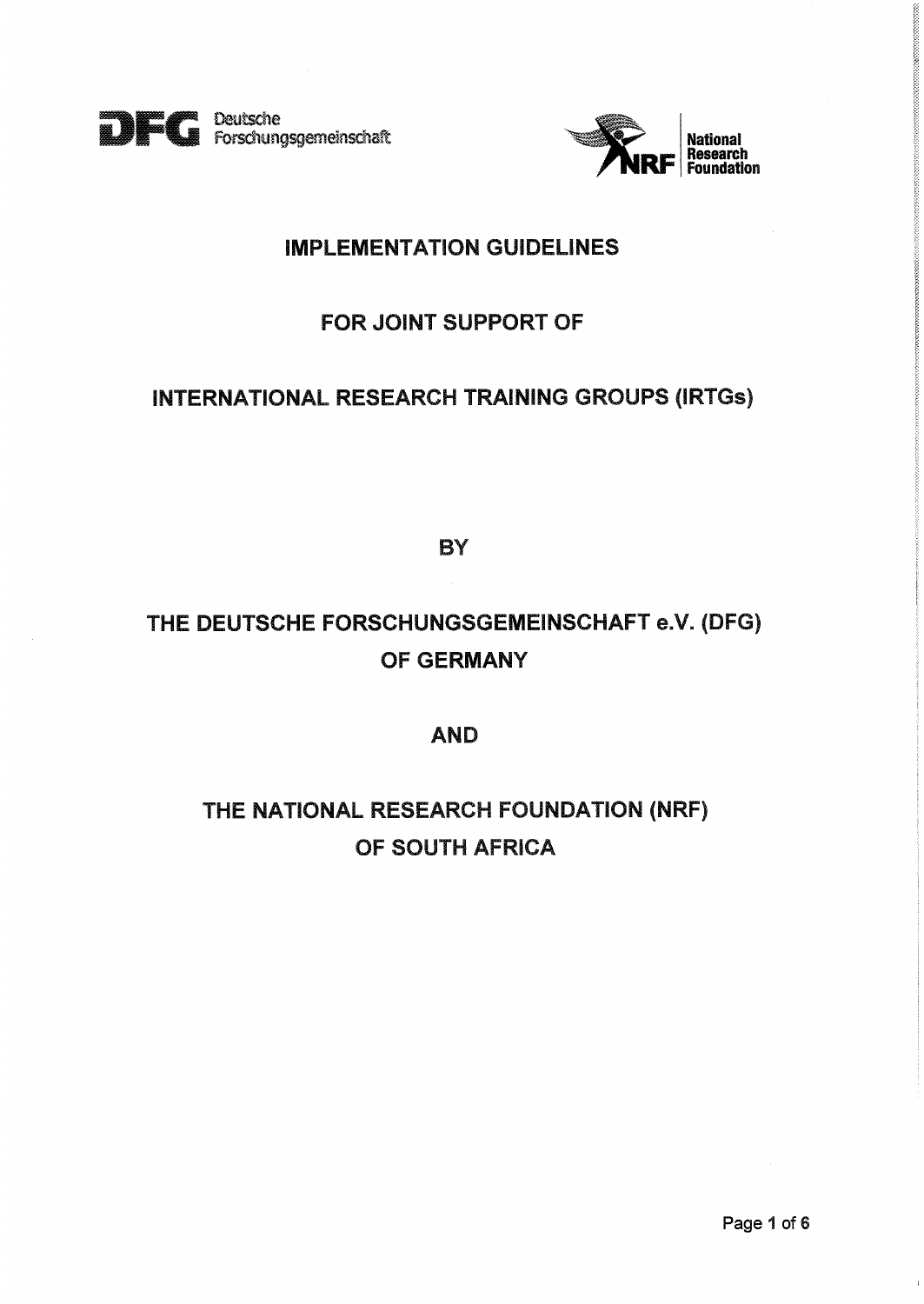### **1. Background**

In line with the DFG and the NRF (hereafter referred to as the "Parties") Agreement on Scientific Cooperation and its Joint Implementation Guidelines signed on 27 October 1999, the two Parties hereby agree to cooperate by supporting the training of postgraduate (i.e. doctoral) students in both countries. The training shall take place within the bilateral joint research projects established and implemented by both the German and South African researchers. These bilateral joint research projects shall offer doctoral students in both countries excellent opportunities to develop their competencies in the context of **DFG's International Research Training Groups (IRTG).** 

#### **2. Description of IRTGs**

IRTGs are German structured training programmes that strive to strengthen bilateral partnerships through joint research, a joint qualification programme, cross-border supervision of doctoral students from partnering countries, and long-term coordinated and reciprocal exchange visits by doctoral students at respective partnering institutions. Their emphasis is to provide early career researchers with doctoral degrees within the framework of a focused research programme and a structured training programme that prepares them for the complexities of employment as scientists and/or academics. IRTGs can only be established by a university, university of technology or an equivalent higher education institution which has the legal right to confer doctoral degrees (hereafter referred to as Higher Education Institutions — "HEls").

#### **3. Structure of the German/South African IRTGs**

The German/South Africa IRTGs will be jointly supported as follows:

- 3.1. Applications will be open to all subject areas, and interdisciplinarity in joint projects will be encouraged.
- 3.2. An International Research Training Group is run by two small teams of professors, one in Germany and one in South Africa. Each team has about 5 to 10 members with proven expertise both in the IRTG's main research topic and in providing outstanding supervision to doctoral students. The participating researchers' expertise at the two locations should be complementary and provide added value to the International Research Training Group.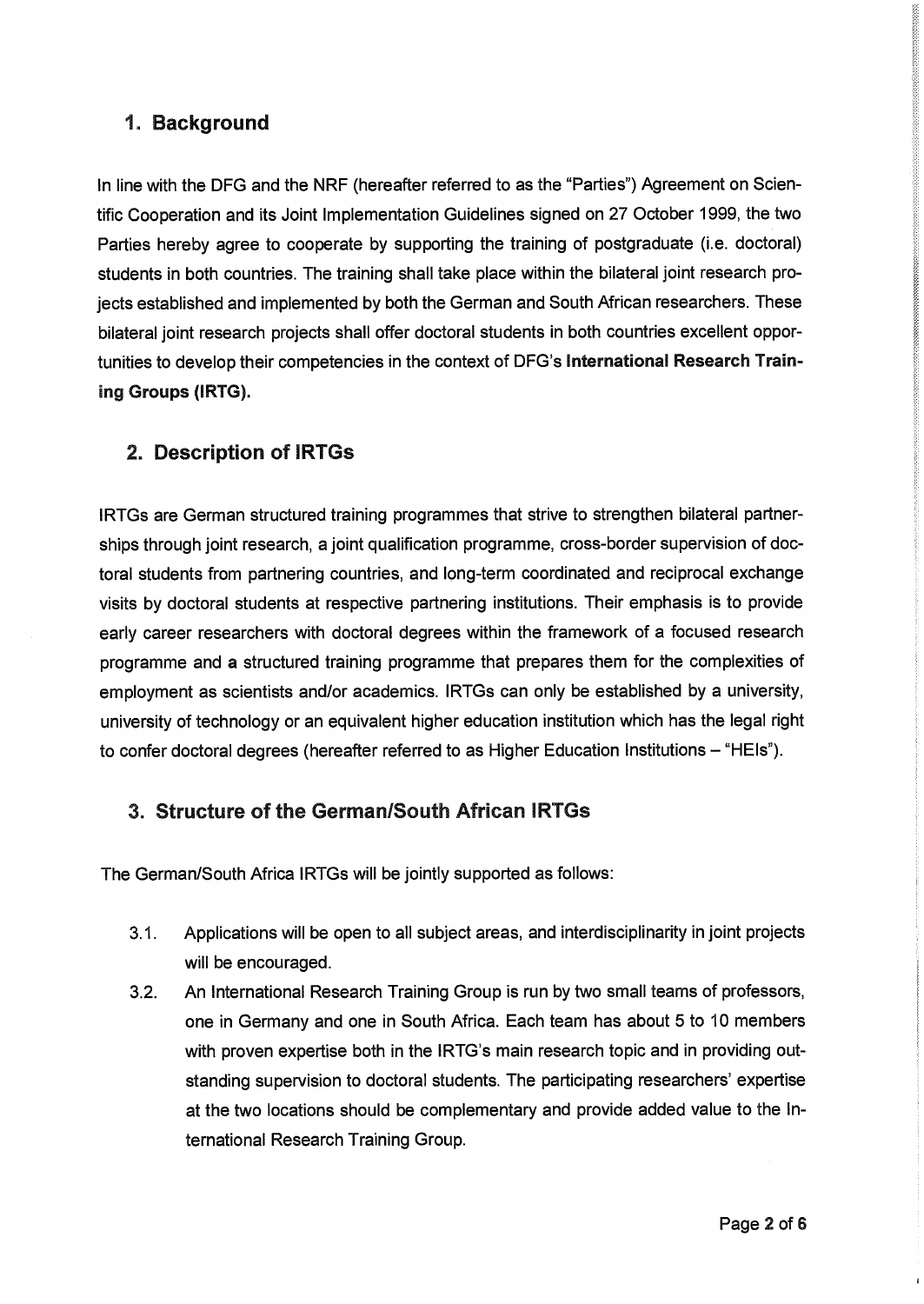- 3.3. Each team of professors in an IRTG should be based at a single **HEI** in Germany and South Africa respectively. In convincingly justified cases, an International Research Training Group may be proposed by more than two HEIs.
- 3.4. The German and South African teams in an IRTG jointly formulate a high quality and coherent research and training programme to be implemented on both sides. The teams should have common research interests and objectives and these must be reflected in a common framework and joint projects.
- 3.5. IRTG Proposals may only be submitted to DFG and NRF by the respective host HEIs in Germany and South Africa. For every IRTG, one member of the team on each side serves as spokesperson who is responsible for the proposal and the scientific coordination of the IRTG. This includes also responsibility for reporting to DFG and the NRF, respectively.
- 3.6. The programme should provide for regular exchanges of academic staff and doctoral students for the purposes of joint research and training.
- 3.7. Doctoral students should spend a period of at least 6 months (and up to 1 year) in total during their PhD project at the respective partner institution for research and training, and each doctoral student should have both a German and a South African supervisor.
- 3.8. Both, the German and the South African side, agree to fund about **10** to 15 doctoral researchers of the Research Training Group in parallel.

## **4. Support and Funding Model for German/South African IRTGs**

- 4.1. Both DFG and the NRF will provide funding for IRTG project-specific costs incurred by their respective partner HEIs. In accordance with respective internal policies of DFG and the NRF, funds are provided for the following activities:
	- Funding for 3-year PhD positions/fellowships,
	- Project-specific funding for dissertation research projects (e.g. consumables),
	- Longer-term, coordinated and reciprocal research visits (one or more with an overall duration of 6-12 months) by doctoral students to the respective partner institutions,
	- Workshops, conferences and seminars,
	- Short-term visits by the research professors (i.e. supervisors),
	- Further types of funds according to the respective programme guidelines.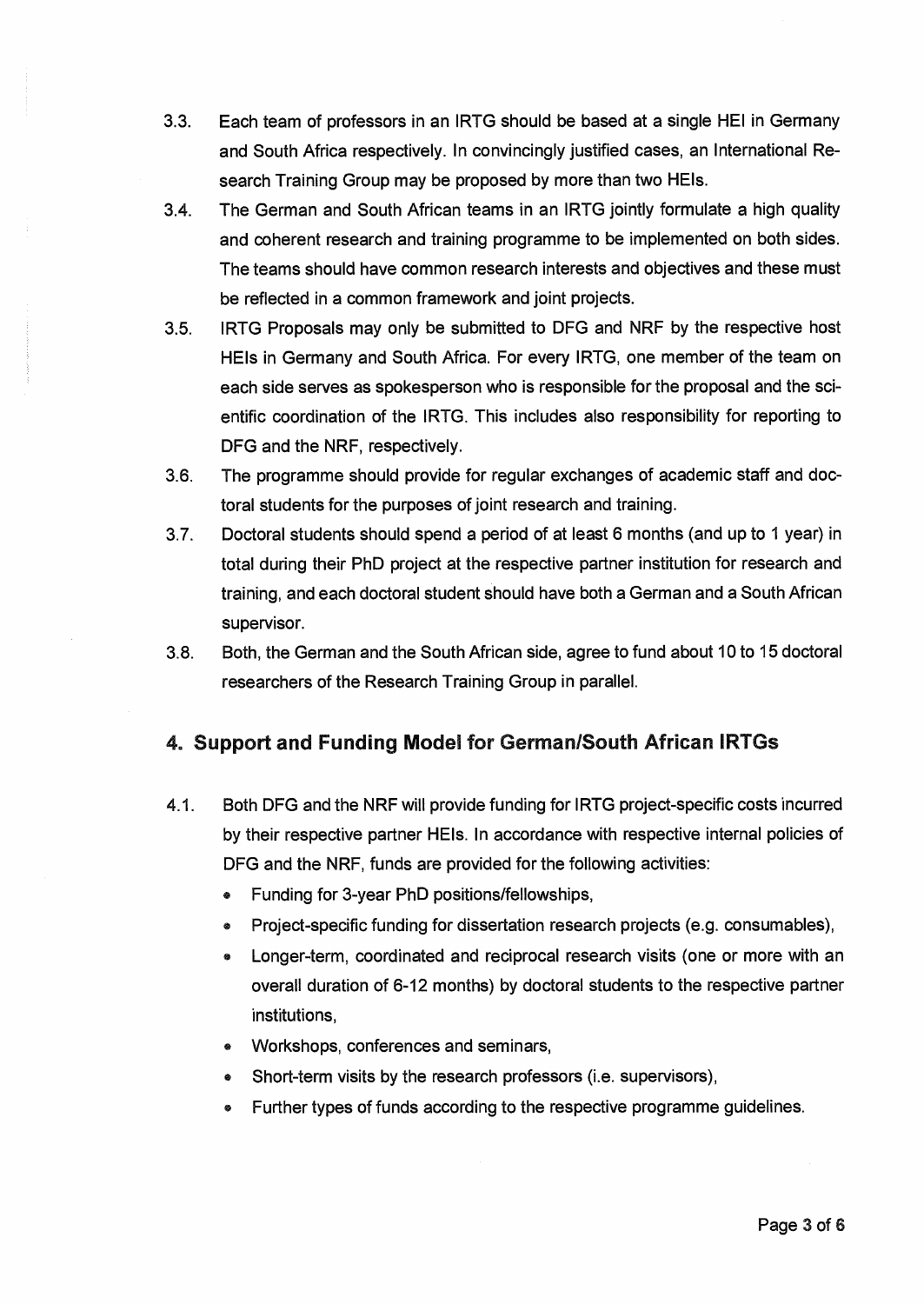#### 6.2. Renewal Proposals for GermanlSouth African IRTGs

Renewal proposals shall also be submitted in parallel, by the German host university to DFG and by the South African coordinator/university to the NRF according to the dates set and through the mechanism defined by the Parties.

6.3. Review and decision process

For draft proposals, DFG will independently execute the review process according to the normal procedure for IRTGs. DFG will share the results of evaluations with the NRF. The NRF will agree to accept the outcome of the draft proposal stage and will invite only full proposals based on a positive evaluation by DFG. Full proposals and renewal proposals will be evaluated on site by joint DFG/NRF review panels. Each party will accept recommendations for participation of particular reviewers identified by the respective other party. It is also mutually agreed that the sending party takes the responsibility for covering the international travel and accommodation cost of the reviewers.

#### **7. Reporting and Renewal**

Funded programmes will provide annual financial reports on the usage of the funds to both DFG and the NRF, according to the respective institution's rules and regulations. Renewal proposals can be submitted according to the dates set by the Parties. Renewal proposals may also be submitted for review to determine future investments in the IRTG.

#### **8. Intellectual Property Rights**

The Parties have no claims on the intellectual property rights arising from the selected projects of the IRTGs. Rules and regulations regarding the results of work generated within the scope of the IRTG's (including inventions) shall be agreed upon between the scientific partners from the German and the South African sides prior to the funding of the specific IRTG.

#### **9. Promotion of the Collaboration**

Both DFG and the NRF will actively promote the collaboration to eligible HEIs and will deploy all appropriate measures for the information of applicants and the announcement of results.

55555555555555555555555